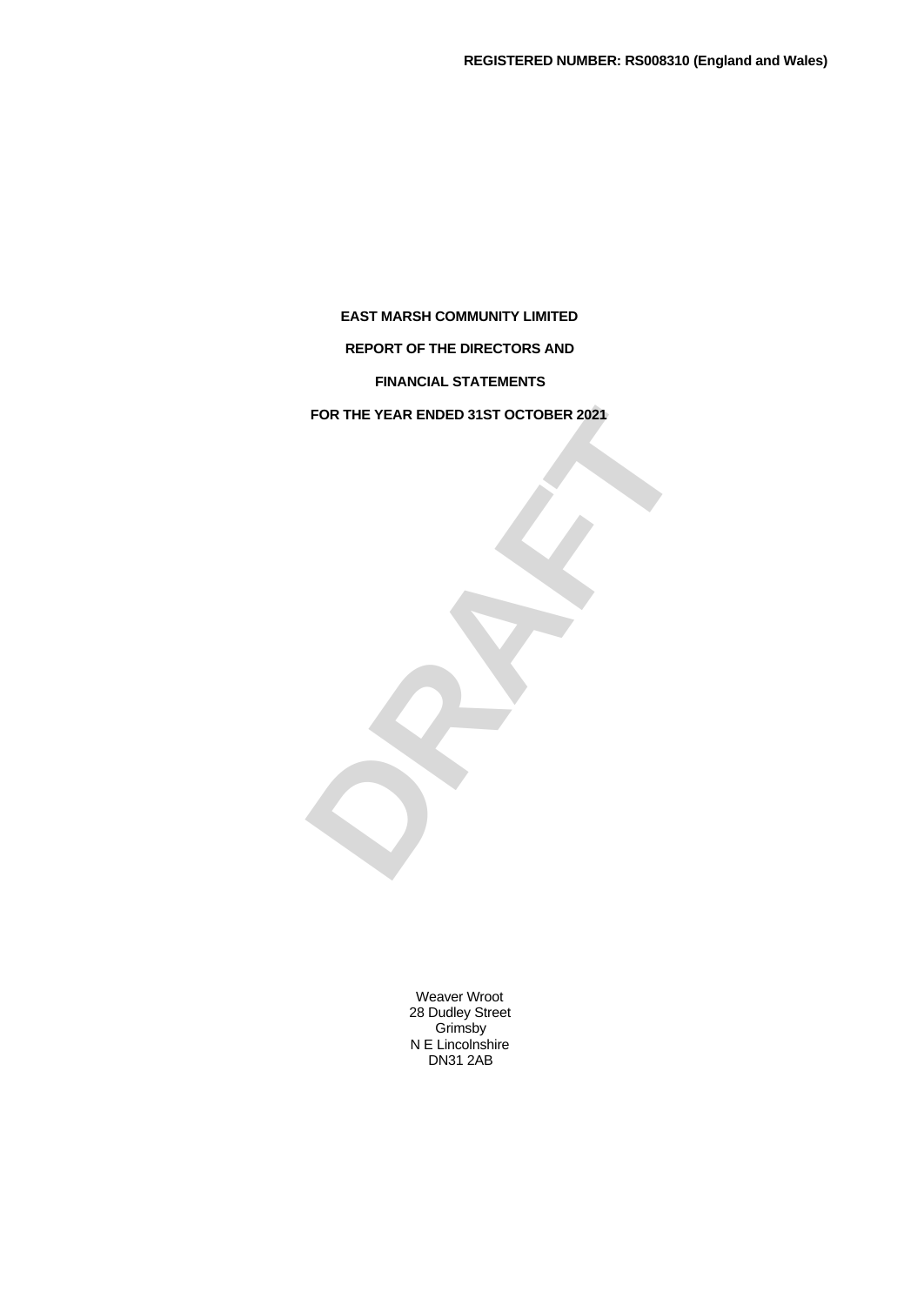# **CONTENTS OF THE FINANCIAL STATEMENTS FOR THE YEAR ENDED 31ST OCTOBER 2021**

|                                                | Page   |
|------------------------------------------------|--------|
| <b>Company Information</b>                     |        |
| <b>Report of the Directors</b>                 |        |
| <b>Chartered Certified Accountants' Report</b> |        |
| <b>Income Statement</b>                        |        |
| <b>Balance Sheet</b>                           |        |
| <b>Notes to the Financial Statements</b>       | 6 to 7 |
| <b>Detailed Profit and Loss Account</b>        |        |
|                                                |        |
|                                                |        |
|                                                |        |
|                                                |        |
|                                                |        |
|                                                |        |
|                                                |        |
|                                                |        |
|                                                |        |
|                                                |        |
|                                                |        |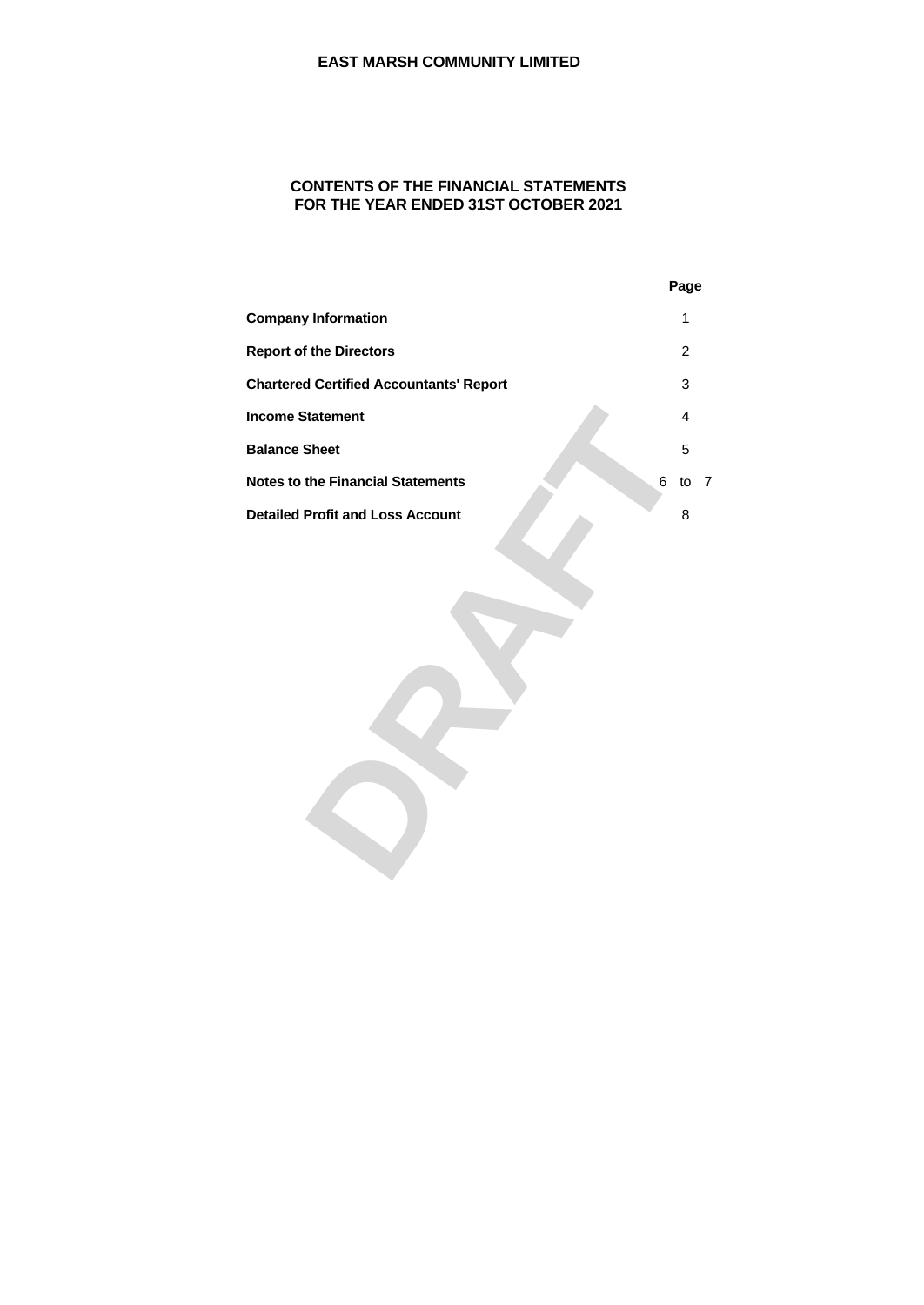# **COMPANY INFORMATION FOR THE YEAR ENDED 31ST OCTOBER 2021**

**DIRECTORS:** Dr B M Dasein

Mrs K Ashworth C Smith

SECRETARY: Dr B M Dasein

**REGISTERED OFFICE:** The Courtyard

**DRAFT<br>
DRAFT SCHOOLS SERVER SERVER SERVER SERVER SERVER SERVER SCHOOLS AND SCHOOLS SERVER SCHOOLS SERVER SCHOOLS SCHOOLS SERVER SCHOOLS SCHOOLS SCHOOLS SCHOOLS SCHOOLS SCHOOLS SCHOOLS SCHOOLS SCHOOLS SCHOOLS SCHOOLS SCHOO** Freeman Market Freeman Street **Grimsby** N E Lincolnshire DN32 7DS

**REGISTERED NUMBER:** RS008310 (England and Wales)

**ACCOUNTANTS:** Weaver Wroot

28 Dudley Street Grimsby N E Lincolnshire DN31 2AB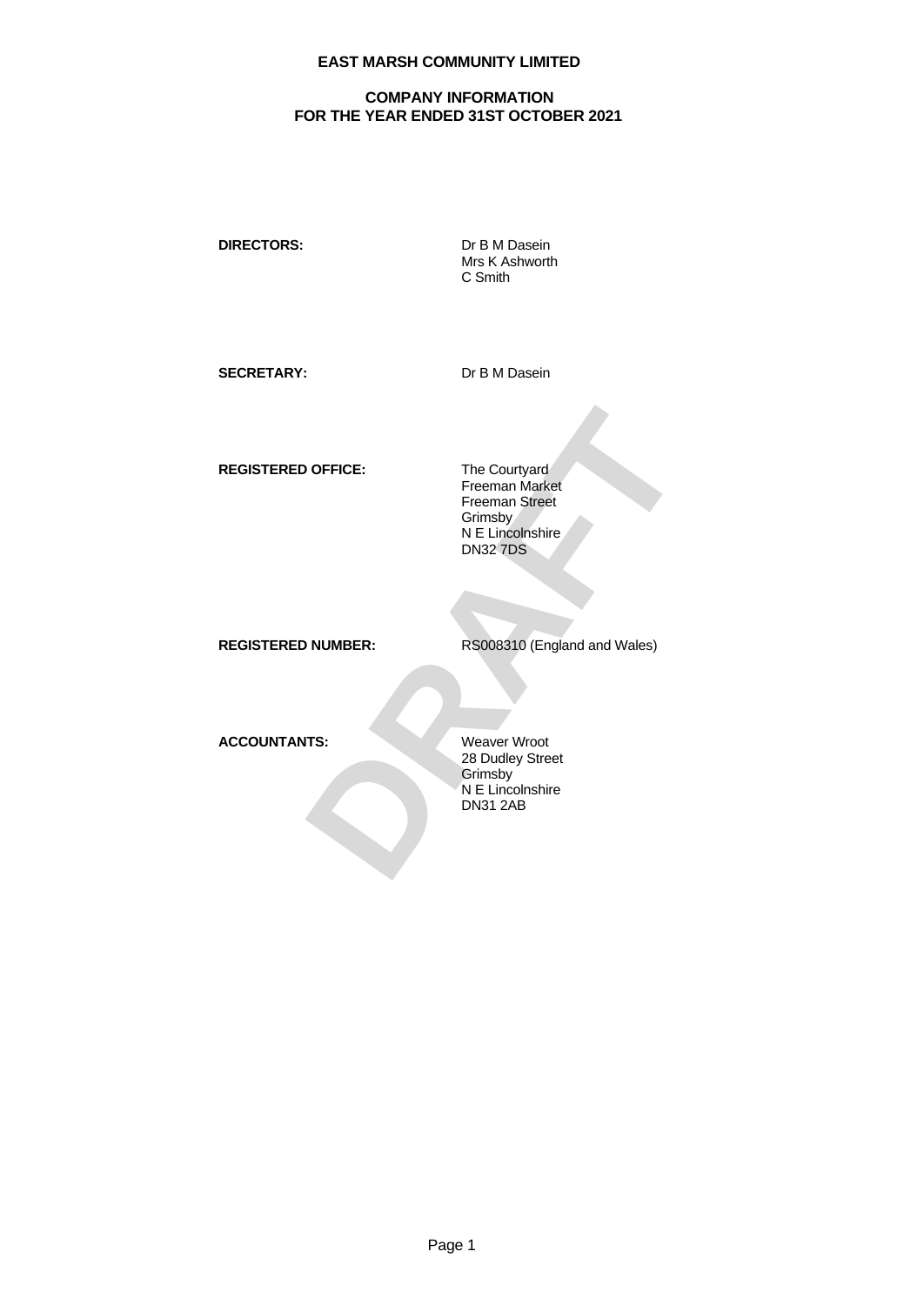# **REPORT OF THE DIRECTORS FOR THE YEAR ENDED 31ST OCTOBER 2021**

The directors present their report with the financial statements of the company for the year ended 31st October 2021.

#### **DIRECTORS**

The directors shown below have held office during the whole of the period from 1st November 2020 to the date of this report.

Dr B M Dasein Mrs K Ashworth C Smith

This report has been prepared in accordance with the provisions of Part 15 of the Companies Act 2006 relating to small companies.

### **ON BEHALF OF THE BOARD:**

........................................................................ **Director** 

Date: .............................................

**DRAFT**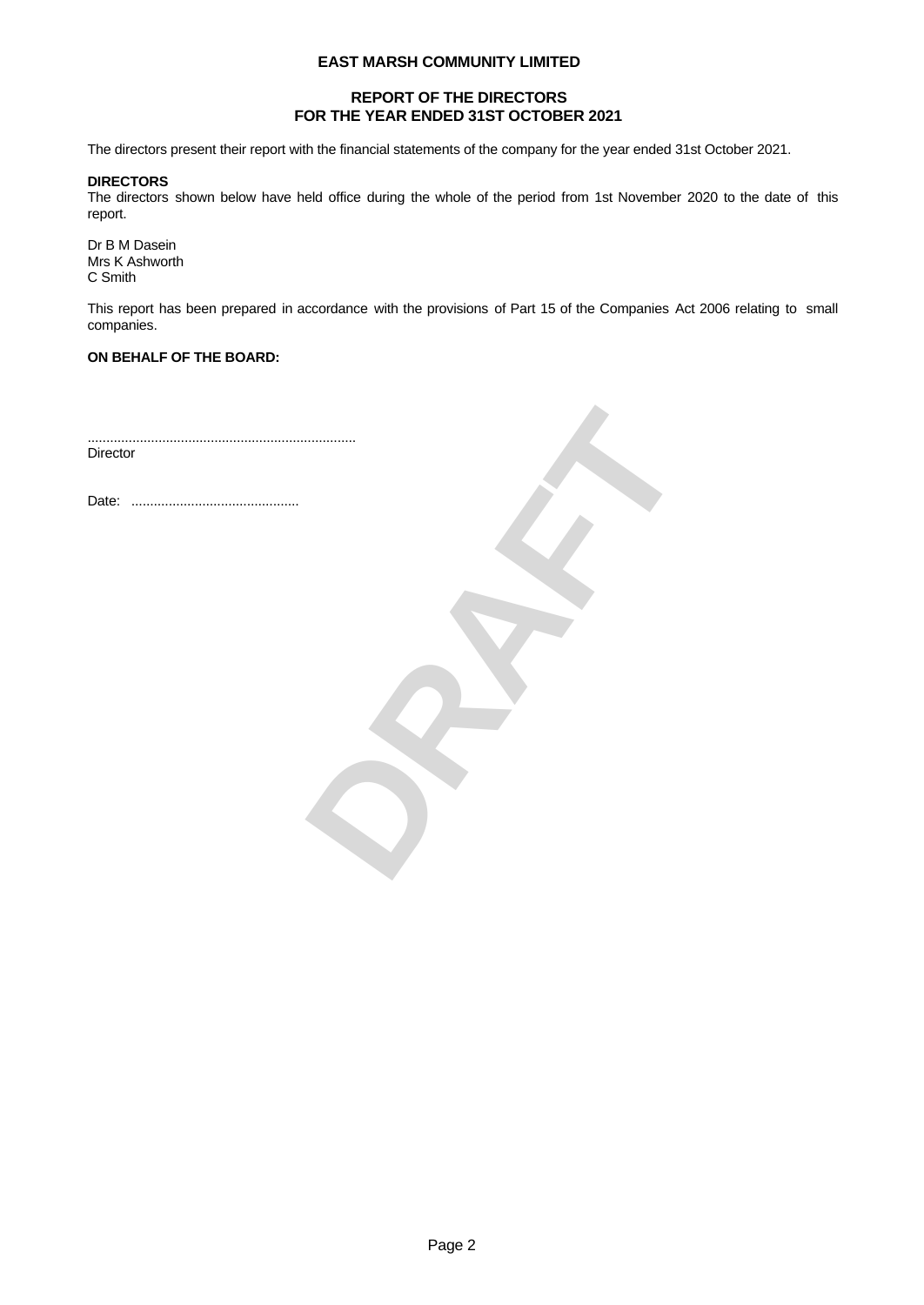### **CHARTERED CERTIFIED ACCOUNTANTS' REPORT TO THE BOARD OF DIRECTORS ON THE UNAUDITED FINANCIAL STATEMENTS OF EAST MARSH COMMUNITY LIMITED**

In order to assist you to fulfil your duties under the Companies Act 2006, we have prepared for your approval the financial statements of East Marsh Community Limited for the year ended 31st October 2021 which comprise the Income Statement, Balance Sheet and the related notes from the company's accounting records and from information and explanations you have given us.

As a practising member firm of the Association of Chartered Certified Accountants, we are subject to its ethical and other professional requirements which are detailed at http://www.accaglobal.com/rulebook.

This report is made solely to the Board of Directors of East Marsh Community Limited, as a body, in accordance with our terms of engagement. Our work has been undertaken solely to prepare for your approval the financial statements of East Marsh Community Limited and state those matters that we have agreed to state to the Board of Directors of East Marsh Community Limited, as a body, in this report in accordance with the requirements of the Association of Chartered Certified Accountants as detailed at http://www.accaglobal.com/factsheet163. To the fullest extent permitted by law, we do not accept or assume responsibility to anyone other than the company and its Board of Directors, as a body, for our work or for this report.

It is your duty to ensure that East Marsh Community Limited has kept adequate accounting records and to prepare statutory financial statements that give a true and fair view of the assets, liabilities, financial position and profit of East Marsh Community Limited. You consider that East Marsh Community Limited is exempt from the statutory audit requirement for the year.

was countinuity chinese has expressed accounting precisions and prior free at the and fair view of the assets, liabilities, financial position and profit of East consider that East Marsh Community Limited is exempt from th We have not been instructed to carry out an audit or a review of the financial statements of East Marsh Community Limited. For this reason, we have not verified the accuracy or completeness of the accounting records or information and explanations you have given to us and we do not, therefore, express any opinion on the statutory financial statements.

Weaver Wroot 28 Dudley Street Grimsby N E Lincolnshire DN31 2AB

Date: .............................................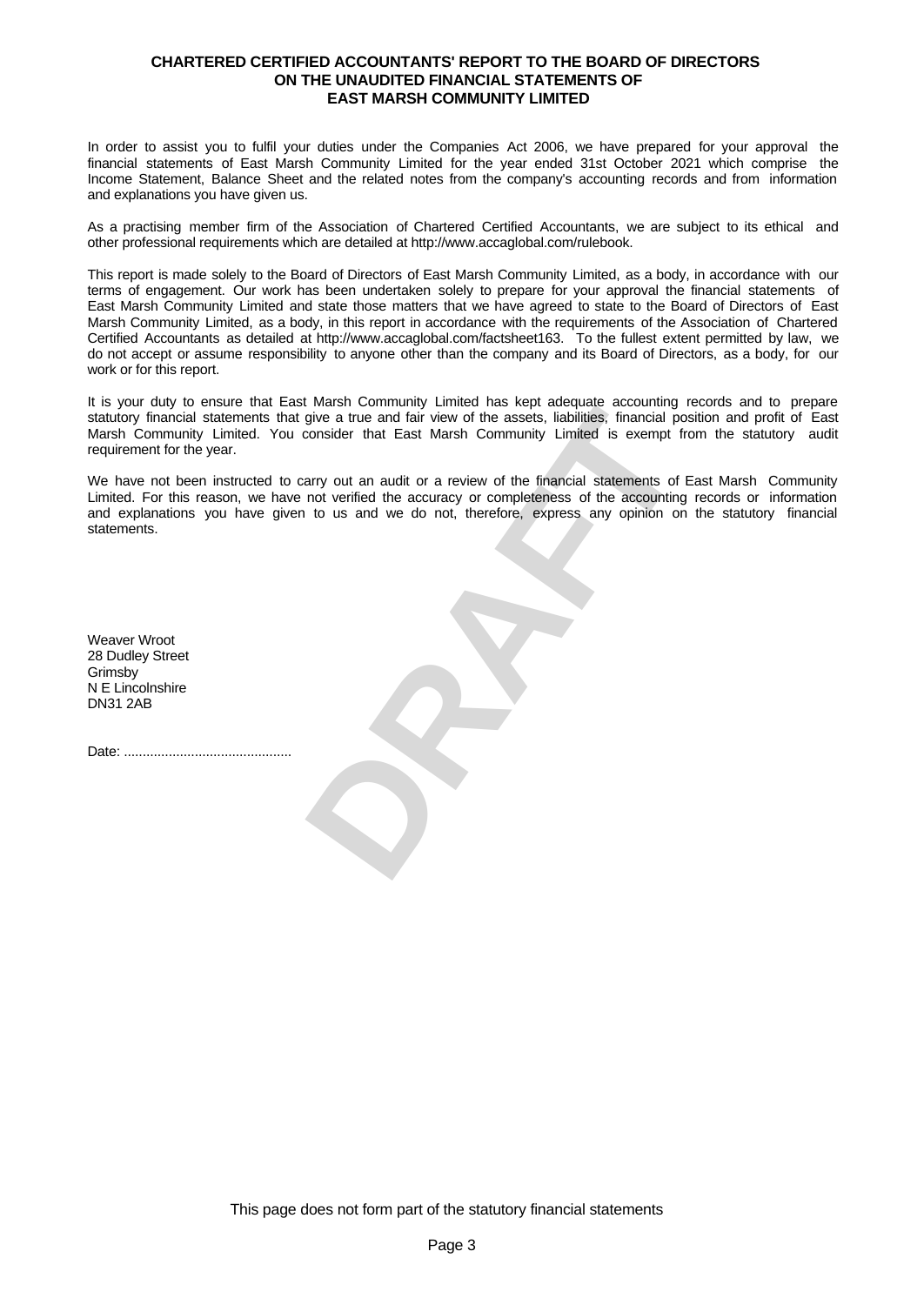# **INCOME STATEMENT FOR THE YEAR ENDED 31ST OCTOBER 2021**

|                                                       | <b>Notes</b> | <b>Year Ended<br/>31.10.21</b><br>£                                                                                                                                                                                                                                                                                                                                                                                                                                                  | Period<br>4.2.20<br>to<br>31.10.20<br>$\mathbf f$                                                                                                                                                                                                                                                                                                                                                                                                                                     |
|-------------------------------------------------------|--------------|--------------------------------------------------------------------------------------------------------------------------------------------------------------------------------------------------------------------------------------------------------------------------------------------------------------------------------------------------------------------------------------------------------------------------------------------------------------------------------------|---------------------------------------------------------------------------------------------------------------------------------------------------------------------------------------------------------------------------------------------------------------------------------------------------------------------------------------------------------------------------------------------------------------------------------------------------------------------------------------|
| <b>TURNOVER</b>                                       |              | $\sim$                                                                                                                                                                                                                                                                                                                                                                                                                                                                               | $\sim$ $ \sim$                                                                                                                                                                                                                                                                                                                                                                                                                                                                        |
| Administrative expenses                               |              | 15,754                                                                                                                                                                                                                                                                                                                                                                                                                                                                               | 2,444<br>$\frac{1}{2} \left( \frac{1}{2} \right) \left( \frac{1}{2} \right) \left( \frac{1}{2} \right) \left( \frac{1}{2} \right) \left( \frac{1}{2} \right) \left( \frac{1}{2} \right) \left( \frac{1}{2} \right) \left( \frac{1}{2} \right) \left( \frac{1}{2} \right) \left( \frac{1}{2} \right) \left( \frac{1}{2} \right) \left( \frac{1}{2} \right) \left( \frac{1}{2} \right) \left( \frac{1}{2} \right) \left( \frac{1}{2} \right) \left( \frac{1}{2} \right) \left( \frac$   |
|                                                       |              | (15, 754)                                                                                                                                                                                                                                                                                                                                                                                                                                                                            | (2, 444)                                                                                                                                                                                                                                                                                                                                                                                                                                                                              |
| Other operating income                                |              | 98,777<br>$\frac{1}{1} \left( \frac{1}{1} \right) \left( \frac{1}{1} \right) \left( \frac{1}{1} \right) \left( \frac{1}{1} \right) \left( \frac{1}{1} \right) \left( \frac{1}{1} \right) \left( \frac{1}{1} \right) \left( \frac{1}{1} \right) \left( \frac{1}{1} \right) \left( \frac{1}{1} \right) \left( \frac{1}{1} \right) \left( \frac{1}{1} \right) \left( \frac{1}{1} \right) \left( \frac{1}{1} \right) \left( \frac{1}{1} \right) \left( \frac{1}{1} \right) \left( \frac$ | 109,204<br>$\frac{1}{2} \left( \frac{1}{2} \right) \left( \frac{1}{2} \right) \left( \frac{1}{2} \right) \left( \frac{1}{2} \right) \left( \frac{1}{2} \right) \left( \frac{1}{2} \right) \left( \frac{1}{2} \right) \left( \frac{1}{2} \right) \left( \frac{1}{2} \right) \left( \frac{1}{2} \right) \left( \frac{1}{2} \right) \left( \frac{1}{2} \right) \left( \frac{1}{2} \right) \left( \frac{1}{2} \right) \left( \frac{1}{2} \right) \left( \frac{1}{2} \right) \left( \frac$ |
| <b>OPERATING PROFIT and</b><br>PROFIT BEFORE TAXATION |              | 83,023                                                                                                                                                                                                                                                                                                                                                                                                                                                                               | 106,760                                                                                                                                                                                                                                                                                                                                                                                                                                                                               |
| Tax on profit                                         |              | $\sim$                                                                                                                                                                                                                                                                                                                                                                                                                                                                               | <b>Contract Contract</b><br>and the control of the control of                                                                                                                                                                                                                                                                                                                                                                                                                         |
| PROFIT FOR THE FINANCIAL YEAR                         |              | 83,023                                                                                                                                                                                                                                                                                                                                                                                                                                                                               | 106,760<br>$\qquad \qquad =$                                                                                                                                                                                                                                                                                                                                                                                                                                                          |

The notes form part of these financial statements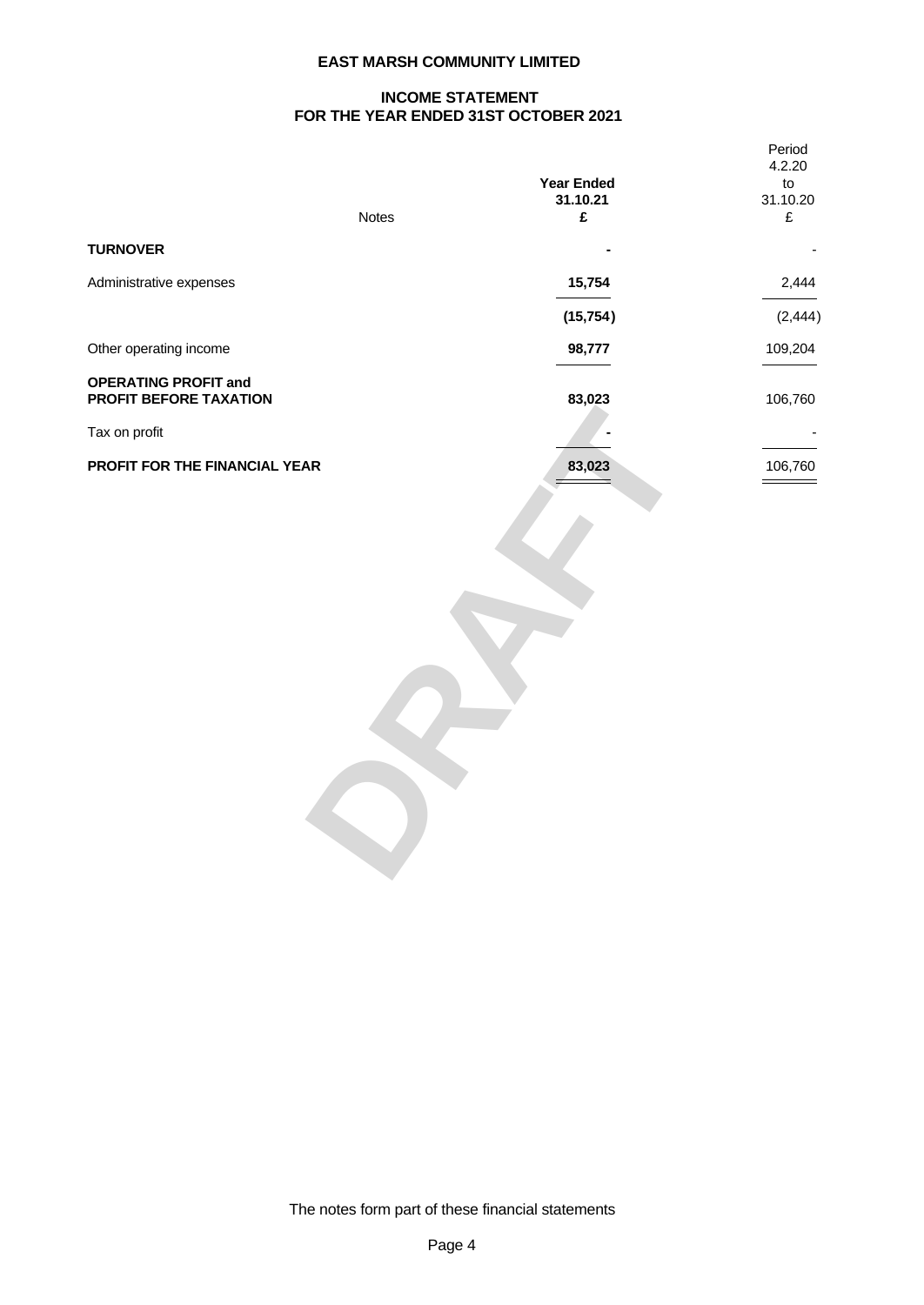# **BALANCE SHEET 31ST OCTOBER 2021**

|                                                                                                                                                                                            |       | 31.10.21                                   |                                                                                                                                                                                                                                                                                                                                         | 31.10.20                    |                                                                                                                                                                                                                                      |
|--------------------------------------------------------------------------------------------------------------------------------------------------------------------------------------------|-------|--------------------------------------------|-----------------------------------------------------------------------------------------------------------------------------------------------------------------------------------------------------------------------------------------------------------------------------------------------------------------------------------------|-----------------------------|--------------------------------------------------------------------------------------------------------------------------------------------------------------------------------------------------------------------------------------|
|                                                                                                                                                                                            | Notes |                                            |                                                                                                                                                                                                                                                                                                                                         | ₽                           |                                                                                                                                                                                                                                      |
| <b>FIXED ASSETS</b>                                                                                                                                                                        |       |                                            |                                                                                                                                                                                                                                                                                                                                         |                             |                                                                                                                                                                                                                                      |
| Tangible assets                                                                                                                                                                            |       |                                            | 185,584                                                                                                                                                                                                                                                                                                                                 |                             | 106,942                                                                                                                                                                                                                              |
| Investments                                                                                                                                                                                |       |                                            | 200<br><u> Liberature de la construcción de la construcción de la construcción de la construcción de la construcción de la construcción de la construcción de la construcción de la construcción de la construcción de la construcción </u>                                                                                             |                             | and the control of the control of                                                                                                                                                                                                    |
|                                                                                                                                                                                            |       |                                            | 185,784                                                                                                                                                                                                                                                                                                                                 |                             | 106,942                                                                                                                                                                                                                              |
|                                                                                                                                                                                            |       |                                            |                                                                                                                                                                                                                                                                                                                                         |                             |                                                                                                                                                                                                                                      |
| <b>CURRENT ASSETS</b>                                                                                                                                                                      |       |                                            |                                                                                                                                                                                                                                                                                                                                         |                             |                                                                                                                                                                                                                                      |
| Debtors                                                                                                                                                                                    |       | 1,079                                      |                                                                                                                                                                                                                                                                                                                                         | $\sim$                      |                                                                                                                                                                                                                                      |
| Cash at bank                                                                                                                                                                               |       | 13,569                                     |                                                                                                                                                                                                                                                                                                                                         | 26,169                      |                                                                                                                                                                                                                                      |
|                                                                                                                                                                                            |       | 14,648                                     |                                                                                                                                                                                                                                                                                                                                         | 26,169                      |                                                                                                                                                                                                                                      |
| <b>CREDITORS</b>                                                                                                                                                                           |       |                                            |                                                                                                                                                                                                                                                                                                                                         |                             |                                                                                                                                                                                                                                      |
| Amounts falling due within one year                                                                                                                                                        |       | 10,649                                     |                                                                                                                                                                                                                                                                                                                                         | 26,351                      |                                                                                                                                                                                                                                      |
|                                                                                                                                                                                            |       | <b>Contract Contract Contract Contract</b> |                                                                                                                                                                                                                                                                                                                                         | $\sim$ $\sim$ $\sim$ $\sim$ |                                                                                                                                                                                                                                      |
| <b>NET CURRENT ASSETS/(LIABILITIES)</b>                                                                                                                                                    |       |                                            | 3,999                                                                                                                                                                                                                                                                                                                                   |                             | (182)                                                                                                                                                                                                                                |
|                                                                                                                                                                                            |       |                                            |                                                                                                                                                                                                                                                                                                                                         |                             |                                                                                                                                                                                                                                      |
| <b>TOTAL ASSETS LESS CURRENT</b><br><b>LIABILITIES</b>                                                                                                                                     |       |                                            | 189,783                                                                                                                                                                                                                                                                                                                                 |                             | 106,760                                                                                                                                                                                                                              |
|                                                                                                                                                                                            |       |                                            | $\overline{\phantom{a}}$                                                                                                                                                                                                                                                                                                                |                             | $\equiv$ $\equiv$ $\equiv$                                                                                                                                                                                                           |
|                                                                                                                                                                                            |       |                                            |                                                                                                                                                                                                                                                                                                                                         |                             |                                                                                                                                                                                                                                      |
| <b>RESERVES</b>                                                                                                                                                                            |       |                                            |                                                                                                                                                                                                                                                                                                                                         |                             |                                                                                                                                                                                                                                      |
| Retained earnings                                                                                                                                                                          |       |                                            | 189,783                                                                                                                                                                                                                                                                                                                                 |                             | 106,760                                                                                                                                                                                                                              |
|                                                                                                                                                                                            |       |                                            |                                                                                                                                                                                                                                                                                                                                         |                             | <u> Albanys and Albanys and Albanys and Albanys and Albanys and Albanys and Albanys and Albanys and Albanys and Albanys and Albanys and Albanys and Albanys and Albanys and Albanys and Albanys and Albanys and Albanys and Alba</u> |
|                                                                                                                                                                                            |       |                                            | 189,783<br>$\hspace{1.5cm}$ $\hspace{1.5cm}$ $\hspace{1.5cm}$ $\hspace{1.5cm}$ $\hspace{1.5cm}$ $\hspace{1.5cm}$ $\hspace{1.5cm}$ $\hspace{1.5cm}$ $\hspace{1.5cm}$ $\hspace{1.5cm}$ $\hspace{1.5cm}$ $\hspace{1.5cm}$ $\hspace{1.5cm}$ $\hspace{1.5cm}$ $\hspace{1.5cm}$ $\hspace{1.5cm}$ $\hspace{1.5cm}$ $\hspace{1.5cm}$ $\hspace{$ |                             | 106,760                                                                                                                                                                                                                              |
|                                                                                                                                                                                            |       |                                            |                                                                                                                                                                                                                                                                                                                                         |                             |                                                                                                                                                                                                                                      |
| The company is entitled to exemption from audit under Section 477 of the Companies Act 2006 for the year ended                                                                             |       |                                            |                                                                                                                                                                                                                                                                                                                                         |                             |                                                                                                                                                                                                                                      |
| 31st October 2021.                                                                                                                                                                         |       |                                            |                                                                                                                                                                                                                                                                                                                                         |                             |                                                                                                                                                                                                                                      |
|                                                                                                                                                                                            |       |                                            |                                                                                                                                                                                                                                                                                                                                         |                             |                                                                                                                                                                                                                                      |
| The members have not required the company to obtain an audit of its financial statements for the year ended<br>31st October 2021 in accordance with Section 476 of the Companies Act 2006. |       |                                            |                                                                                                                                                                                                                                                                                                                                         |                             |                                                                                                                                                                                                                                      |
|                                                                                                                                                                                            |       |                                            |                                                                                                                                                                                                                                                                                                                                         |                             |                                                                                                                                                                                                                                      |
| The directors acknowledge their responsibilities for:                                                                                                                                      |       |                                            |                                                                                                                                                                                                                                                                                                                                         |                             |                                                                                                                                                                                                                                      |
| (a) ensuring that the company keeps accounting records which comply with Sections 386 and 387 of the Companies                                                                             |       |                                            |                                                                                                                                                                                                                                                                                                                                         |                             |                                                                                                                                                                                                                                      |
| Act 2006 and<br>(b) preparing financial statements which give a true and fair view of the state of affairs of the company as at the end                                                    |       |                                            |                                                                                                                                                                                                                                                                                                                                         |                             |                                                                                                                                                                                                                                      |
| of each financial year and of its profit or loss for each financial year in accordance with the requirements of                                                                            |       |                                            |                                                                                                                                                                                                                                                                                                                                         |                             |                                                                                                                                                                                                                                      |
| Sections 394 and 395 and which otherwise comply with the requirements of the Companies Act 2006 relating to                                                                                |       |                                            |                                                                                                                                                                                                                                                                                                                                         |                             |                                                                                                                                                                                                                                      |
| financial statements, so far as applicable to the company.                                                                                                                                 |       |                                            |                                                                                                                                                                                                                                                                                                                                         |                             |                                                                                                                                                                                                                                      |
|                                                                                                                                                                                            |       |                                            |                                                                                                                                                                                                                                                                                                                                         |                             |                                                                                                                                                                                                                                      |
| The financial statements have been prepared in accordance with the provisions applicable to companies subject to the<br>small companies regime.                                            |       |                                            |                                                                                                                                                                                                                                                                                                                                         |                             |                                                                                                                                                                                                                                      |
|                                                                                                                                                                                            |       |                                            |                                                                                                                                                                                                                                                                                                                                         |                             |                                                                                                                                                                                                                                      |

- (a) ensuring that the company keeps accounting records which comply with Sections 386 and 387 of the Companies Act 2006 and
- (b) preparing financial statements which give a true and fair view of the state of affairs of the company as at the end of each financial year and of its profit or loss for each financial year in accordance with the requirements of Sections 394 and 395 and which otherwise comply with the requirements of the Companies Act 2006 relating to financial statements, so far as applicable to the company.

The financial statements were approved by the Board of Directors and authorised for issue on ............................................. and were signed on its behalf by:

........................................................................ **Director**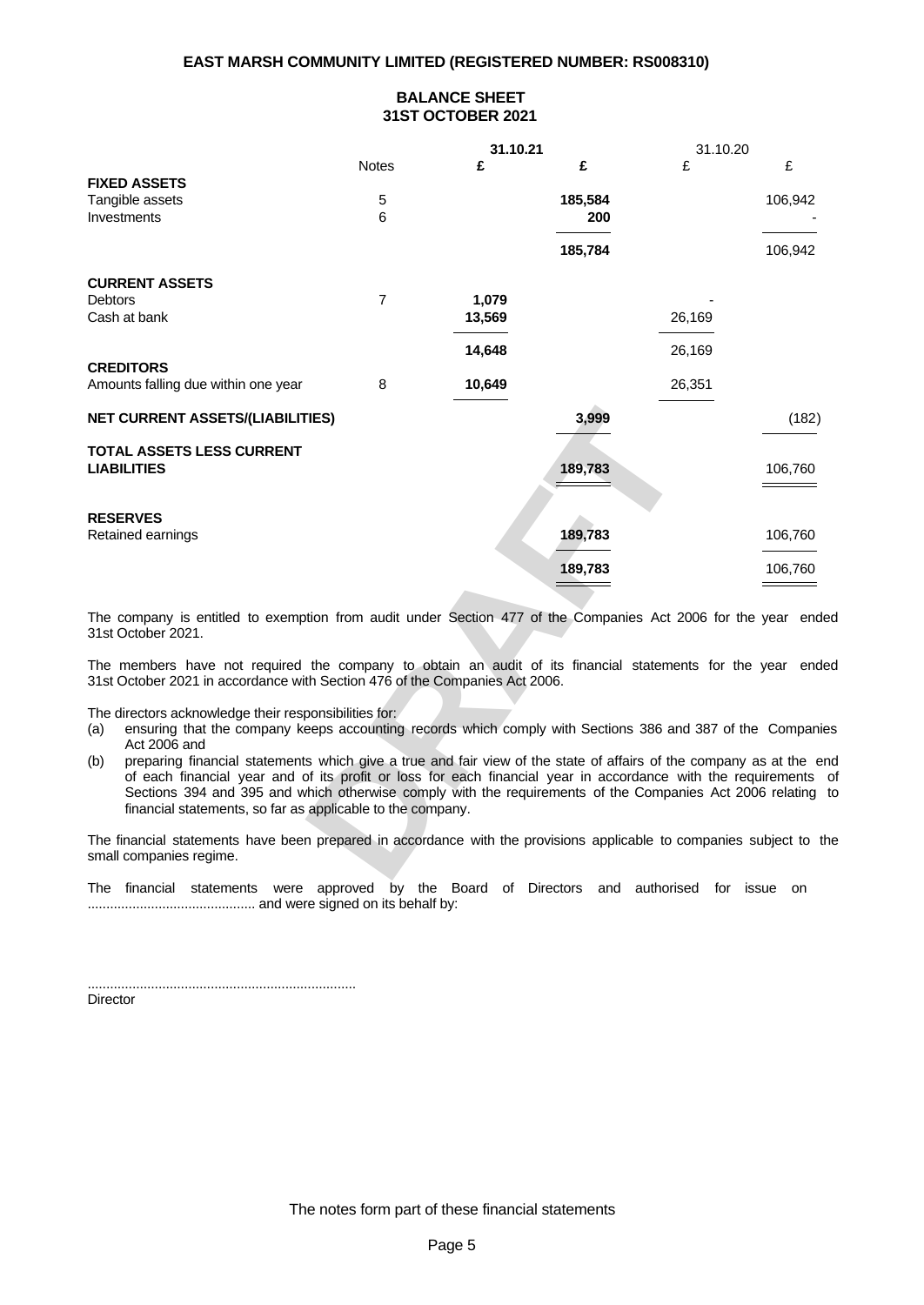# **NOTES TO THE FINANCIAL STATEMENTS FOR THE YEAR ENDED 31ST OCTOBER 2021**

#### 1. **STATUTORY INFORMATION**

East Marsh Community Limited is a private company, limited by shares, registered in England and Wales. The company's registered number and registered office address can be found on the Company Information page.

#### 2. **ACCOUNTING POLICIES**

#### **Basis of preparing the financial statements**

These financial statements have been prepared in accordance with Financial Reporting Standard 102 "The Financial Reporting Standard applicable in the UK and Republic of Ireland" including the provisions of Section 1A "Small Entities" and the Companies Act 2006. The financial statements have been prepared under the historical cost convention.

#### **Tangible fixed assets**

Depreciation is provided at the following annual rates in order to write off each asset over its estimated useful life.

Computer equipment - 20% on cost

#### **Investments in subsidiaries**

Investments in subsidiary undertakings are recognised at cost.

#### **Taxation**

Taxation for the year comprises current and deferred tax. Tax is recognised in the Income Statement, except to the extent that it relates to items recognised in other comprehensive income or directly in equity.

Current or deferred taxation assets and liabilities are not discounted.

Current tax is recognised at the amount of tax payable using the tax rates and laws that have been enacted or substantively enacted by the balance sheet date.

#### **Deferred tax**

Deferred tax is recognised in respect of all timing differences that have originated but not reversed at the balance sheet date.

- 20% on cost<br> **BS**<br>
Solentakings are recognised at cost.<br>
Inses current and deferred tax. Tax is recognised in the Income Statement, except to<br>
terms recognised in other comprehensive income or directly in equity.<br>
Insess Timing differences arise from the inclusion of income and expenses in tax assessments in periods different from those in which they are recognised in financial statements. Deferred tax is measured using tax rates and laws that have been enacted or substantively enacted by the year end and that are expected to apply to the reversal of the timing difference.

Unrelieved tax losses and other deferred tax assets are recognised only to the extent that it is probable that they will be recovered against the reversal of deferred tax liabilities or other future taxable profits.

#### **Hire purchase and leasing commitments**

Rentals paid under operating leases are charged to profit or loss on a straight line basis over the period of the lease.

#### **Pension costs and other post-retirement benefits**

The company operates a defined contribution pension scheme. Contributions payable to the company's pension scheme are charged to profit or loss in the period to which they relate.

#### 3. **EMPLOYEES AND DIRECTORS**

The average number of employees during the year was 1 (2020 - 1).

#### 4. **OPERATING PROFIT**

The operating profit is stated after charging:

|                             |                   | Period   |  |
|-----------------------------|-------------------|----------|--|
|                             |                   | 4.2.20   |  |
|                             | <b>Year Ended</b> | to       |  |
|                             | 31.10.21          | 31.10.20 |  |
|                             | c                 | ∼        |  |
| Depreciation - owned assets | 159               | 27       |  |
|                             |                   |          |  |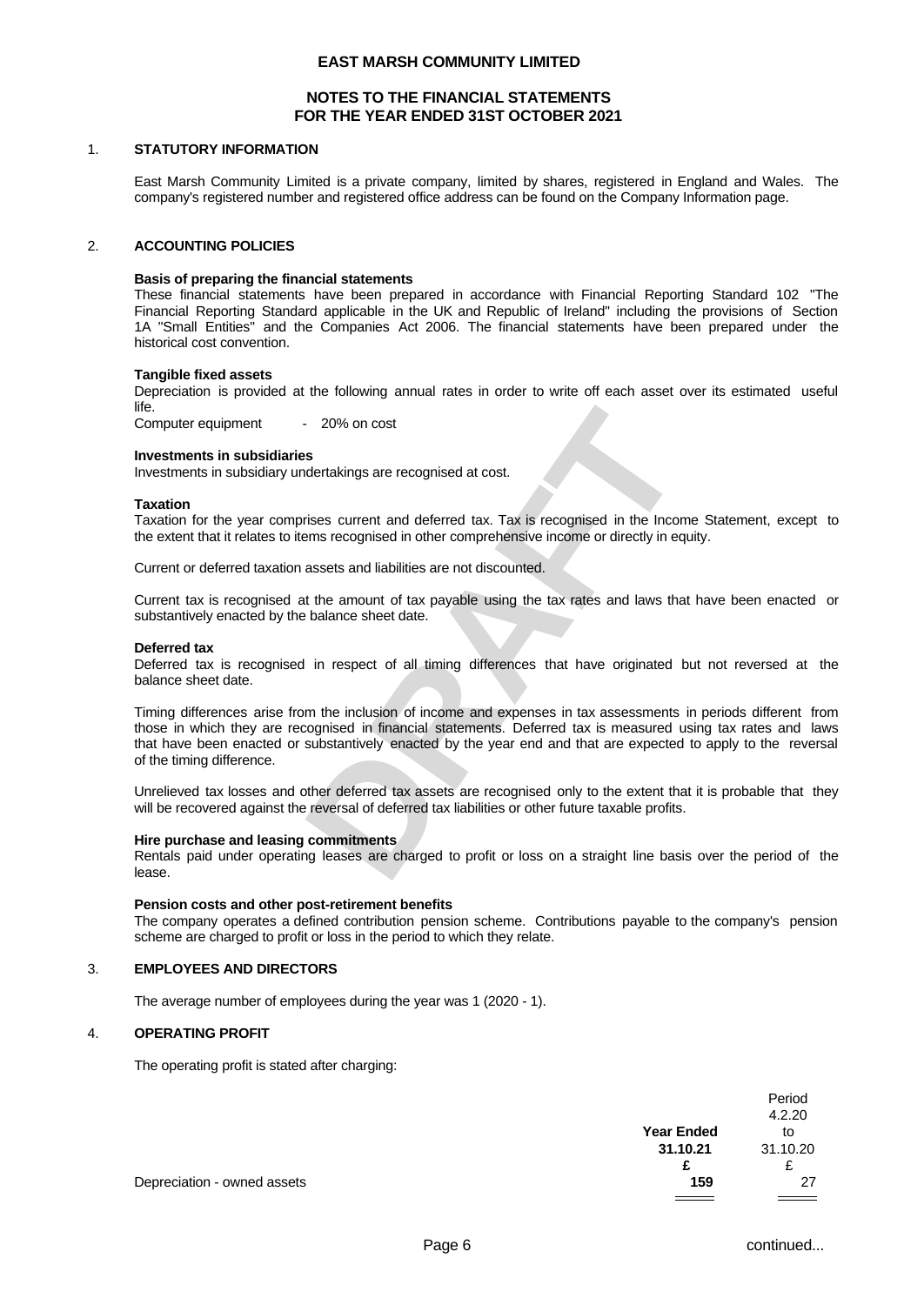# **NOTES TO THE FINANCIAL STATEMENTS - continued FOR THE YEAR ENDED 31ST OCTOBER 2021**

# 5. **TANGIBLE FIXED ASSETS**

|                                                       | <b>Freehold</b>                            | Computer                                   |                                                                                                                                                                                                                                                                                                                                                                                                                                                                            |
|-------------------------------------------------------|--------------------------------------------|--------------------------------------------|----------------------------------------------------------------------------------------------------------------------------------------------------------------------------------------------------------------------------------------------------------------------------------------------------------------------------------------------------------------------------------------------------------------------------------------------------------------------------|
|                                                       | property                                   | equipment                                  | <b>Totals</b>                                                                                                                                                                                                                                                                                                                                                                                                                                                              |
|                                                       |                                            | £                                          | E                                                                                                                                                                                                                                                                                                                                                                                                                                                                          |
| <b>COST</b>                                           |                                            |                                            |                                                                                                                                                                                                                                                                                                                                                                                                                                                                            |
| At 1st November 2020                                  | 106,170                                    | 799                                        | 106,969                                                                                                                                                                                                                                                                                                                                                                                                                                                                    |
| Additions                                             | 78,801                                     | $\sim$                                     | 78,801                                                                                                                                                                                                                                                                                                                                                                                                                                                                     |
|                                                       | <b>Contract Contract Contract Contract</b> | the contract of the contract of            | $\frac{1}{2} \left( \frac{1}{2} \right) \left( \frac{1}{2} \right) \left( \frac{1}{2} \right) \left( \frac{1}{2} \right) \left( \frac{1}{2} \right) \left( \frac{1}{2} \right) \left( \frac{1}{2} \right) \left( \frac{1}{2} \right) \left( \frac{1}{2} \right) \left( \frac{1}{2} \right) \left( \frac{1}{2} \right) \left( \frac{1}{2} \right) \left( \frac{1}{2} \right) \left( \frac{1}{2} \right) \left( \frac{1}{2} \right) \left( \frac{1}{2} \right) \left( \frac$ |
| At 31st October 2021                                  | 184,971                                    | 799                                        | 185,770                                                                                                                                                                                                                                                                                                                                                                                                                                                                    |
|                                                       | and the contract of the contract of        | <b>Contract Contract Contract</b>          | $\frac{1}{2} \left( \frac{1}{2} \right) \left( \frac{1}{2} \right) \left( \frac{1}{2} \right) \left( \frac{1}{2} \right) \left( \frac{1}{2} \right) \left( \frac{1}{2} \right) \left( \frac{1}{2} \right) \left( \frac{1}{2} \right) \left( \frac{1}{2} \right) \left( \frac{1}{2} \right) \left( \frac{1}{2} \right) \left( \frac{1}{2} \right) \left( \frac{1}{2} \right) \left( \frac{1}{2} \right) \left( \frac{1}{2} \right) \left( \frac{1}{2} \right) \left( \frac$ |
| <b>DEPRECIATION</b>                                   |                                            |                                            |                                                                                                                                                                                                                                                                                                                                                                                                                                                                            |
|                                                       |                                            |                                            |                                                                                                                                                                                                                                                                                                                                                                                                                                                                            |
| At 1st November 2020                                  |                                            | 27                                         | 27                                                                                                                                                                                                                                                                                                                                                                                                                                                                         |
| Charge for year                                       |                                            | 159                                        | 159                                                                                                                                                                                                                                                                                                                                                                                                                                                                        |
|                                                       |                                            | ____                                       | $\overbrace{\hspace{25mm}}$                                                                                                                                                                                                                                                                                                                                                                                                                                                |
| At 31st October 2021                                  |                                            | 186                                        | 186                                                                                                                                                                                                                                                                                                                                                                                                                                                                        |
|                                                       |                                            |                                            |                                                                                                                                                                                                                                                                                                                                                                                                                                                                            |
| <b>NET BOOK VALUE</b>                                 |                                            |                                            |                                                                                                                                                                                                                                                                                                                                                                                                                                                                            |
| At 31st October 2021                                  | 184,971                                    | 613                                        | 185,584                                                                                                                                                                                                                                                                                                                                                                                                                                                                    |
|                                                       |                                            | $\qquad \qquad \overbrace{\qquad \qquad }$ | $\qquad \qquad =$                                                                                                                                                                                                                                                                                                                                                                                                                                                          |
| At 31st October 2020                                  | 106,170                                    | 772                                        | 106,942                                                                                                                                                                                                                                                                                                                                                                                                                                                                    |
|                                                       | $\overline{\phantom{a}}$                   | $\hspace{.05cm} =$ $\hspace{.05cm}$        | $\qquad \qquad =\qquad \qquad$                                                                                                                                                                                                                                                                                                                                                                                                                                             |
|                                                       |                                            |                                            |                                                                                                                                                                                                                                                                                                                                                                                                                                                                            |
| <b>FIXED ASSET INVESTMENTS</b>                        |                                            |                                            |                                                                                                                                                                                                                                                                                                                                                                                                                                                                            |
|                                                       |                                            |                                            | Shares in                                                                                                                                                                                                                                                                                                                                                                                                                                                                  |
|                                                       |                                            |                                            |                                                                                                                                                                                                                                                                                                                                                                                                                                                                            |
|                                                       |                                            |                                            | group                                                                                                                                                                                                                                                                                                                                                                                                                                                                      |
|                                                       |                                            |                                            | undertakings                                                                                                                                                                                                                                                                                                                                                                                                                                                               |
|                                                       |                                            |                                            | £                                                                                                                                                                                                                                                                                                                                                                                                                                                                          |
| <b>COST</b>                                           |                                            |                                            |                                                                                                                                                                                                                                                                                                                                                                                                                                                                            |
| Additions                                             |                                            |                                            | 200                                                                                                                                                                                                                                                                                                                                                                                                                                                                        |
|                                                       |                                            |                                            | $\overbrace{\hspace{27mm}}^{}$                                                                                                                                                                                                                                                                                                                                                                                                                                             |
| At 31st October 2021                                  |                                            |                                            | 200                                                                                                                                                                                                                                                                                                                                                                                                                                                                        |
|                                                       |                                            |                                            | $\overline{\phantom{a}}$                                                                                                                                                                                                                                                                                                                                                                                                                                                   |
| <b>NET BOOK VALUE</b>                                 |                                            |                                            |                                                                                                                                                                                                                                                                                                                                                                                                                                                                            |
| At 31st October 2021                                  |                                            |                                            | 200                                                                                                                                                                                                                                                                                                                                                                                                                                                                        |
|                                                       |                                            |                                            | $\qquad \qquad =$                                                                                                                                                                                                                                                                                                                                                                                                                                                          |
|                                                       |                                            |                                            |                                                                                                                                                                                                                                                                                                                                                                                                                                                                            |
|                                                       |                                            |                                            |                                                                                                                                                                                                                                                                                                                                                                                                                                                                            |
| DEBTORS: AMOUNTS FALLING DUE WITHIN ONE YEAR          |                                            |                                            |                                                                                                                                                                                                                                                                                                                                                                                                                                                                            |
|                                                       |                                            | 31.10.21                                   | 31.10.20                                                                                                                                                                                                                                                                                                                                                                                                                                                                   |
|                                                       |                                            | £                                          | £                                                                                                                                                                                                                                                                                                                                                                                                                                                                          |
| Other debtors                                         |                                            | 1,079                                      | $\sim$ $ \sim$                                                                                                                                                                                                                                                                                                                                                                                                                                                             |
|                                                       |                                            | $\qquad \qquad =$                          | $\frac{1}{1}$                                                                                                                                                                                                                                                                                                                                                                                                                                                              |
|                                                       |                                            |                                            |                                                                                                                                                                                                                                                                                                                                                                                                                                                                            |
| <b>CREDITORS: AMOUNTS FALLING DUE WITHIN ONE YEAR</b> |                                            |                                            |                                                                                                                                                                                                                                                                                                                                                                                                                                                                            |
|                                                       |                                            | 31.10.21                                   | 31.10.20                                                                                                                                                                                                                                                                                                                                                                                                                                                                   |
|                                                       |                                            | £                                          | E                                                                                                                                                                                                                                                                                                                                                                                                                                                                          |
| Other creditors                                       |                                            | 10,649                                     | 26,351                                                                                                                                                                                                                                                                                                                                                                                                                                                                     |
|                                                       |                                            | $\equiv$ $\equiv$                          | $\overbrace{\hspace{25mm}}$                                                                                                                                                                                                                                                                                                                                                                                                                                                |